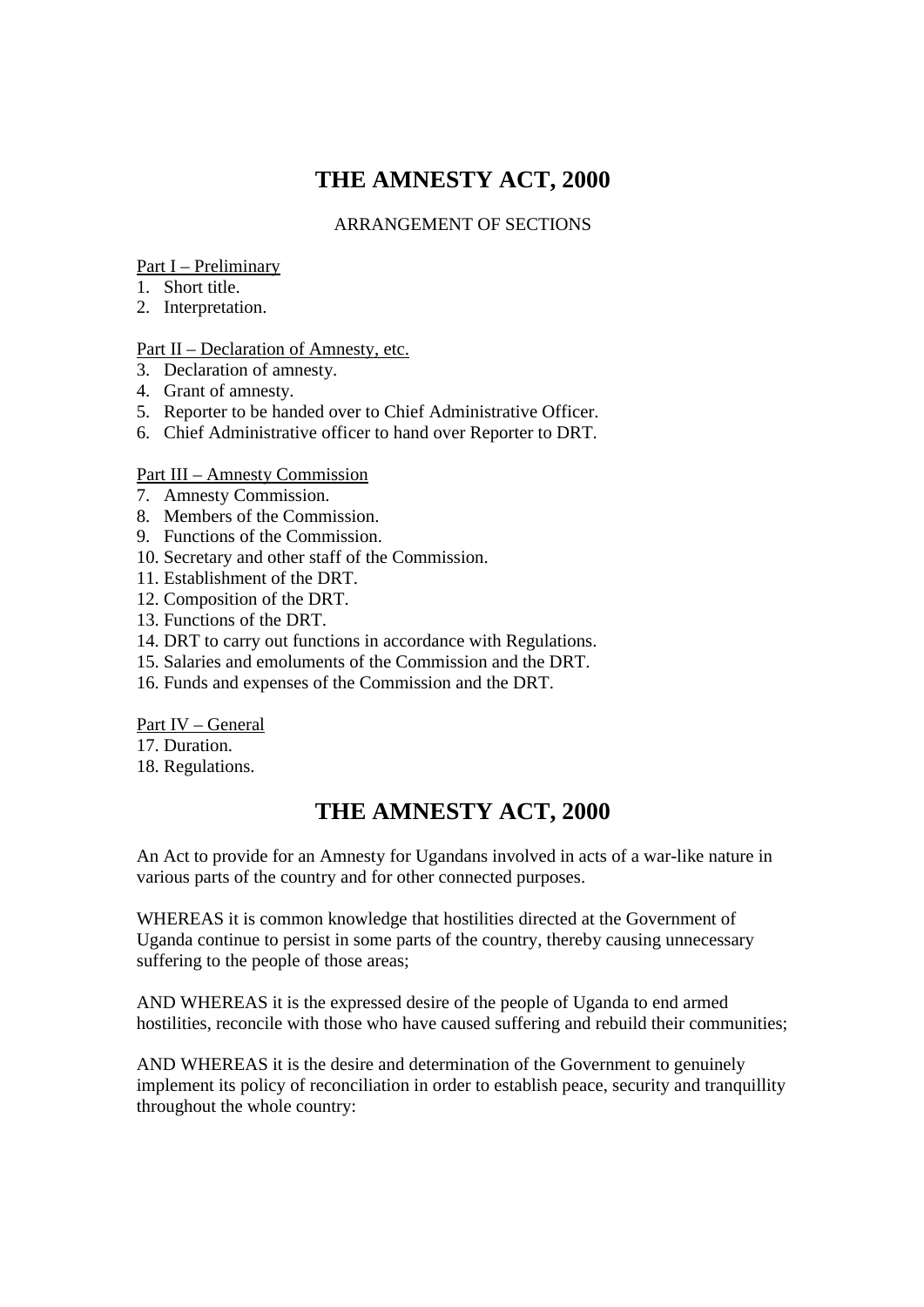NOW THEREFORE, be it enacted by Parliament as follows –

### **PART I - PRELIMINARY**

- 1. This Act may be cited as the Amnesty Act, 2000.
- 2. In this Act, unless the context otherwise requires –

"Amnesty" means a pardon, forgiveness, exemption or discharge from criminal prosecution or any other form of punishment by the State;

"Commission" means the Amnesty Commission established under Part II of this Act;

"DRT" means the Demobilization and Resettlement Team;

"Minister" means the Minister responsible for internal affairs;

"Reporter" means a person seeking to be granted Amnesty under this Act.

### **PART II – DECLARATION OF AMNESTY, ETC.**

- 3. (1) An Amnesty is declared in respect of any Ugandan who has at any time since the  $26<sup>th</sup>$  day of January, 1986 engaged in or is engaging in war or armed rebellion against the government of the Republic of Uganda by –
	- (a) actual participation in combat;
	- (b) collaborating with the perpetrators of the war or armed rebellion;
	- (c) committing any other crime in the furtherance of the war or armed rebellion; or
	- (d) assisting or aiding the conduct or prosecution of the war or armed rebellion.
	- (2) A person referred to under subsection (1) shall not be prosecuted or subjected to any form of punishment for the participation in the war or rebellion for any crime committed in the cause of the war or armed rebellion.
- 4. (1) A reporter shall be taken to be granted the amnesty declared under section 3 if the reporter –
	- (a) reports to the nearest Army or Police Unit, a Chief, a member of the Executive Committee of a local government unit, a magistrate or a religious leader within the locality;
	- (b) renounces and abandons involvement in the war or armed rebellion;
	- (c) surrenders at any such place or to any such authority or person any weapons in his or her possession; and
	- (d) is issued with a Certificate of Amnesty as shall be prescribed in regulations to be made by the Minister.
	- (2) Where a reporter is a person charged with or is under lawful detention in relation to any offence mentioned in section 3 of this Act, the reporter shall also be deemed to be granted the amnesty if the reporter –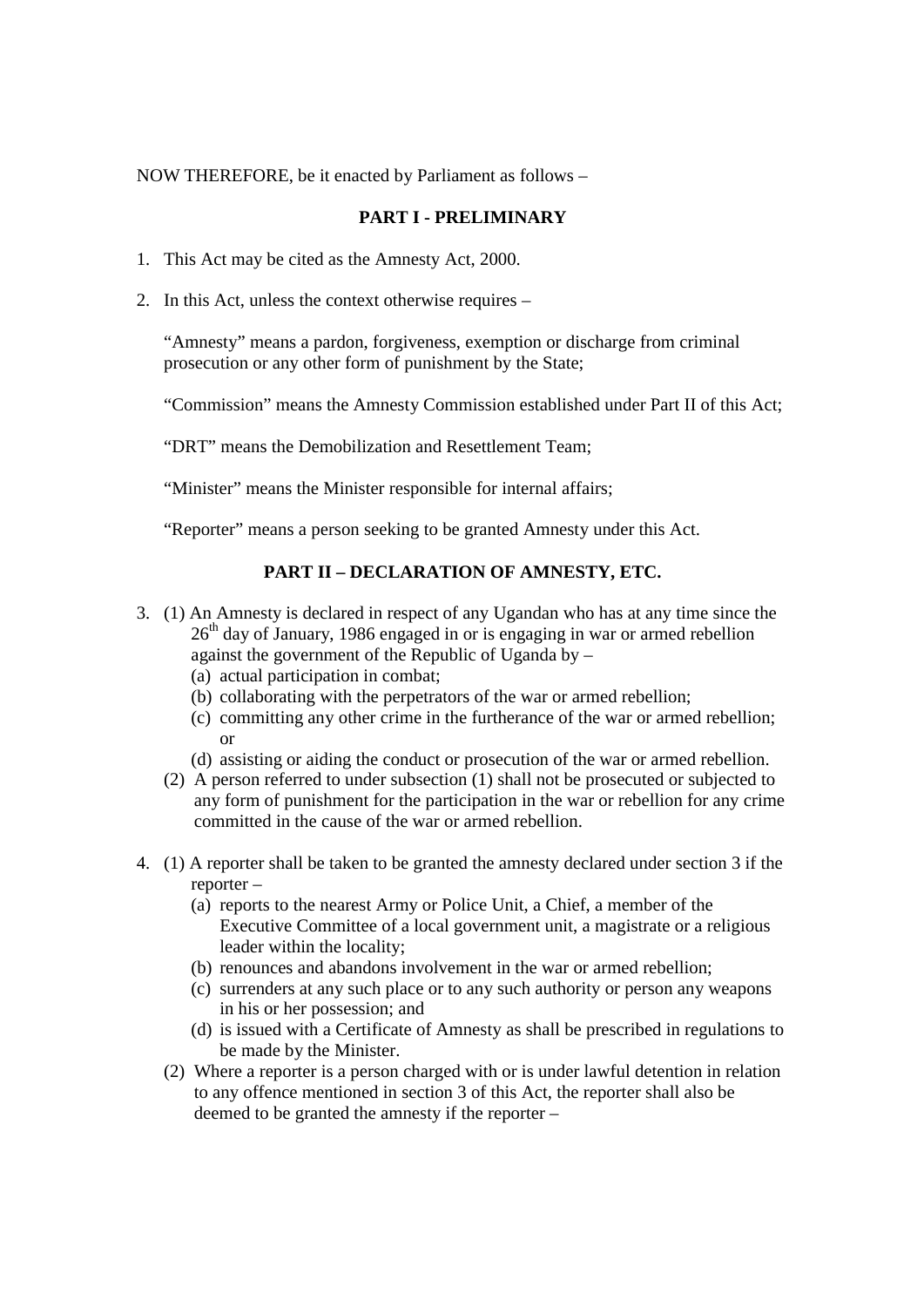- (a) declares to a prison officer or to a Judge or Magistrate before whom he or she is being tried that he or she has renounced the activity referred to in Section 3 of this Act; and
- (b) declared his or her intention to apply for the amnesty under this Act.
- (3) A reporter to whom subsection (2) applies shall not be released from custody until the Director of Public Prosecutions has certified that he or she is satisfied that –
	- (a) the person falls within the provisions of section 3 of this Act; and
	- (b) he or she is not charged or detained to be prosecuted for any offence not falling under section 3 of this Act.
- (4) Subject to subsection (3), the Director of Public Prosecutions shall investigate the cases of all persons charged with or held in custody for criminal offences and shall take steps to cause to be released all persons involved in such cases who qualify for grant of amnesty under this Act, if those persons renounce all activity mentioned in section 3, in which they have been involved.
- (5) Persons to whom section 3 applies and who are living outside Uganda shall be deemed to have been granted the amnesty if –
	- (a) they renounce all activities described in section 3; and
	- (b) report to any Ugandan diplomatic mission, consulate or any international organisation which has agreed with the Government of Uganda to receive such persons.
- (6) A reporter who has complied with any of the provisions of subsections  $(1)$ ,  $(2)$ , (3), (4) and (5) applicable to him or her shall be granted a certificate to be specified by regulations as evidence of the grant of the Amnesty.
- 5. An official or authority specified in section 4 of this Act who receives a reporter under section 4 shall hand over the reporter and weapons, if any, to the Sub-county Chief of the area.
- 6. The Sub-county Chief on receiving a reporter seeking amnesty, shall hand over that reporter to the Demobilization and Resettlement Team established under section 11.

### **PART III – AMNESTY COMMISSION**

- 7. An Amnesty Commission is hereby established.
- 8. The Amnesty Commission shall be composed of the following persons appointed by the President with the approval of Parliament –
	- (a) a Chairperson who shall be a judge of the High Court or a person qualified to be a judge of the High Court; and
	- (b) six other members who shall be persons of high moral integrity.

### 9. The Commission shall have the following functions –

- (a) to monitor programmes of
	- (i) demobilization;
	- (ii) reintegration; and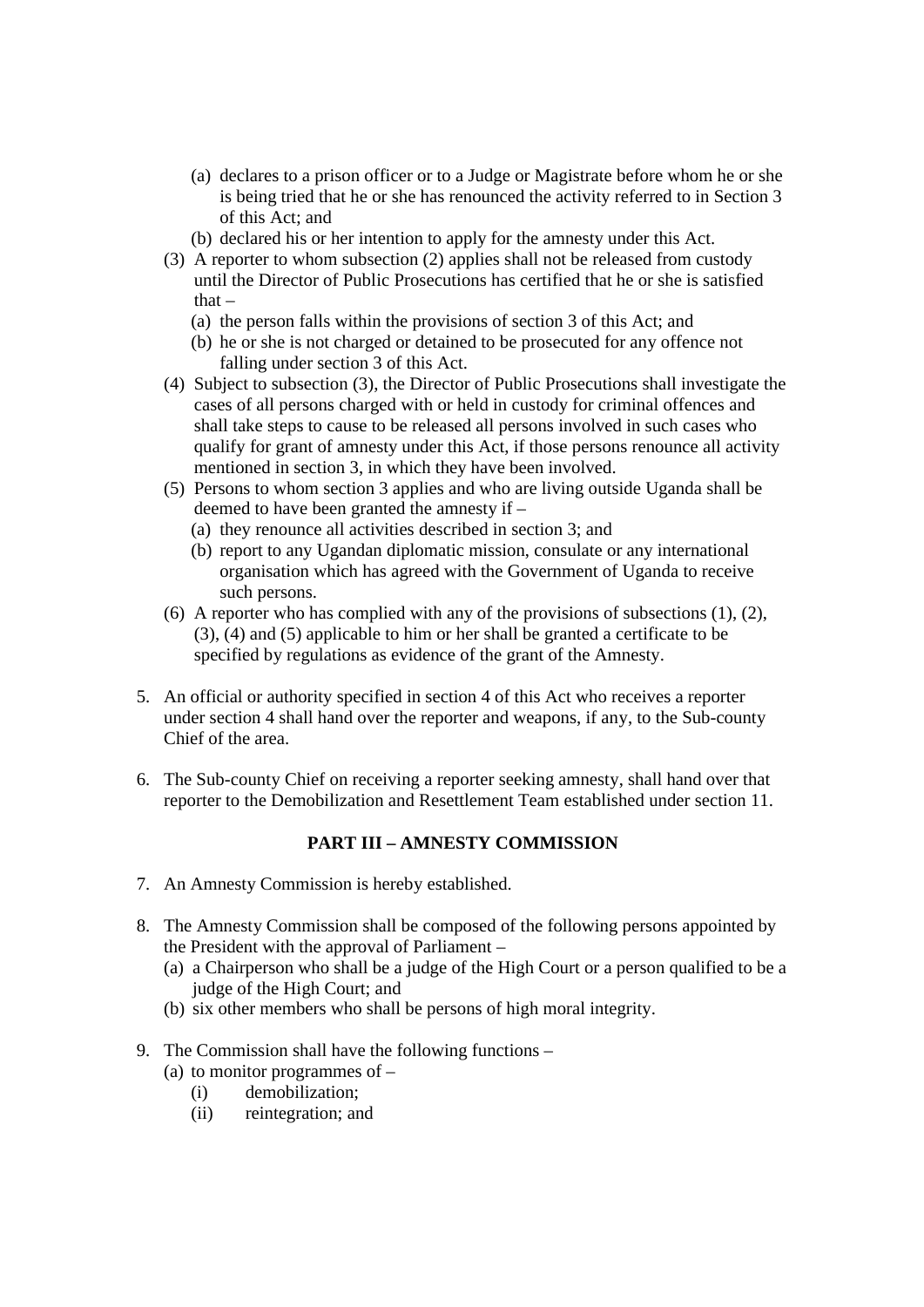- (iii) resettlement of reporters;
- (b) to co-ordinate a programme of sensitization of the general public on the amnesty law;
- (c) to consider and promote appropriate reconciliation mechanisms in the affected areas;
- (d) to promote dialogue and reconciliation within the spirit of this Act;
- (e) to perform any other function that is associated or connected with the execution of the functions stipulated in this Act.
- 10. (1) The Commission shall have a Secretary who shall be a public officer appointed by the Commission acting in consultation with the Public Service Commission, upon such terms and conditions as may be determined by the Commission in consultation with the Public Service Commission and specified in his or her instrument of appointment.
	- (2) The Secretary shall be a person of high moral character and proven integrity, possessing the relevant qualifications and proven ability in the field of public administration.
	- (3) The Secretary shall perform such functions as may be assigned to him or her by the Commission.
	- (4) The Secretary may be removed by the Commission only for
		- (a) inability to perform the functions of his or her office arising out of physical or mental incapacity;
		- (b) misbehaviour or misconduct; or
		- (c) incompetence.
	- (5) The Commission shall also have such other officers and employees as may be necessary for the discharge of its functions.
	- (6) The officers and employees referred to in subsection (5) shall be appointed by the Commission acting in consultation with the Public Service Commission, and shall hold office upon such terms and conditions as shall be determined by the Commission in consultation with the Public Service Commission.
- 11. A Demobilization and Resettlement Team is hereby established.
- 12. The DRT shall be composed of not more than seven members to be appointed by the President with the approval of the Sectoral Committee on Defence and Internal Security of Parliament.
- 13. The functions of the DRT shall be to draw programmes for
	- (a) de-commissioning of arms;
	- (b) demobilization;
	- (c) re-settlement; and
	- (d) reintegration of reporters.
- 14. (1) Subject to this Act, the DRT shall carry out its functions in accordance with Regulations made by the Minister.